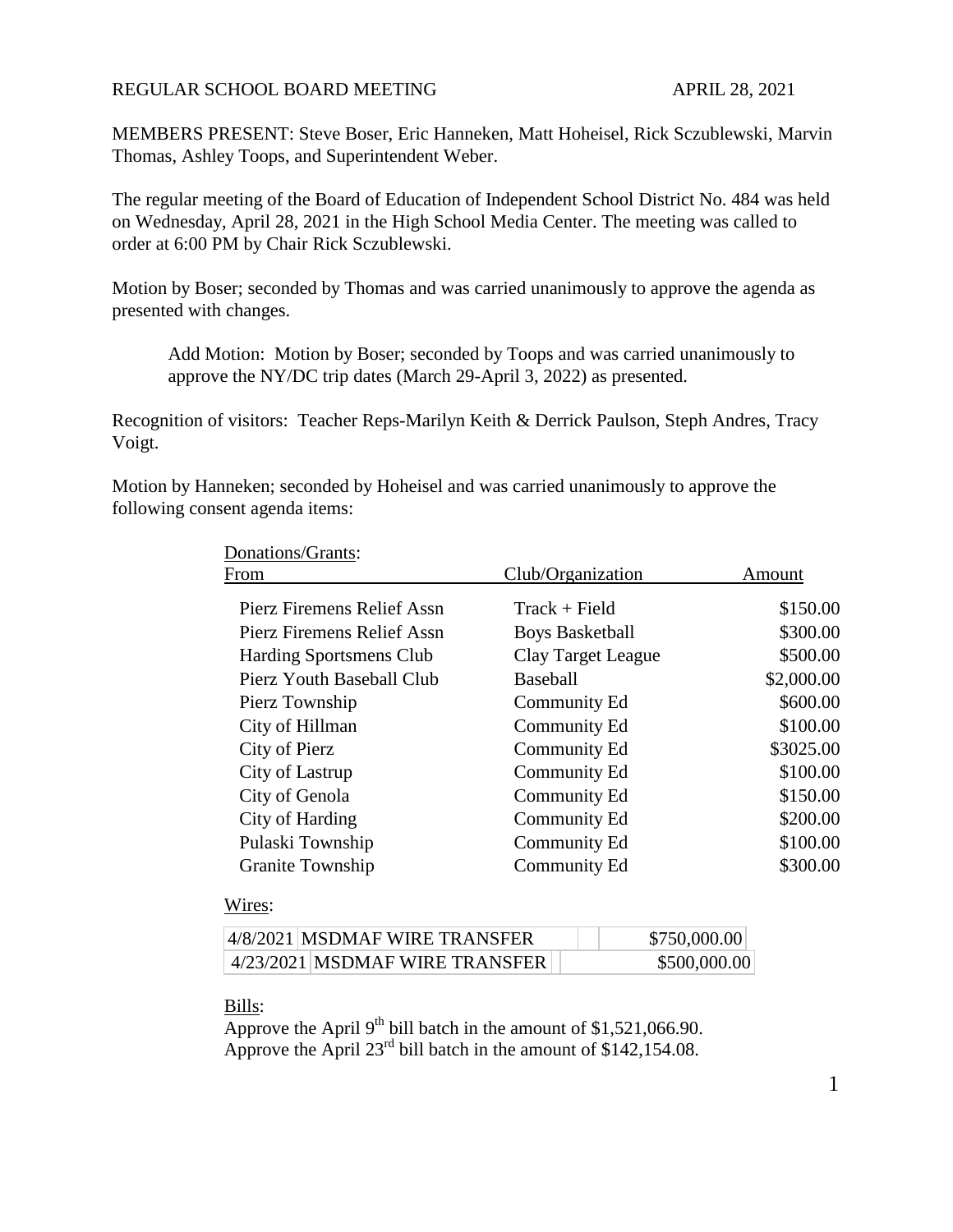Personnel:

Accept the resignation of Racheal Popp, Elementary Paraprofessional effective June 3, 2021.

Accept the resignation of Sara Underhill, High School Art Teacher effective June 3, 2021.

Accept the resignation of Ryan Krominga, High School Math Teacher effective June 3, 2021.

Motion by Hoheisel; seconded by Thomas and was carried unanimously to approve the minutes of the regular board meeting dated March 31, 2021 and the special board meeting minutes of April 9, 2021.

Motion by Sczublewski; seconded by Hanneken and was carried unanimously to approve the posting for a High School Math Teacher for the 2021-2022 school year.

Motion by Toops; seconded by Boser and was carried unanimously to approve the posting for High School Art Teacher for the 2021-2022 school year.

Motion by Sczublewski; seconded by Hoheisel and was carried unanimously to approve the employment of Shelly Munoz, High School Science Teacher beginning the 2021-2022 school year, pending a criminal background check.

Motion by Hanneken; seconded by Toops and was carried unanimously to approve the employment of Jill Boevers, Elementary Special Education Teacher beginning the 2021-2022 school year, pending a criminal background check.

Motion by Toops; seconded by Sczublewski and was carried unanimously to approve the employment of Cole Oslin as the Head Track and Field Coach for the 2021-2022 season.

Motion by Hoheisel; seconded by Sczublewski and was carried unanimously to approve the employment of Kyle Hastings, High School Math Teacher beginning the 2021-2022 school year, pending a criminal background check.

Member introduced the following resolution and moved its adoption:

## RESOLUTION RELATING TO THE NONRENEWAL OF THE TEACHING CONTRACT OF GUNNER GRAMMOND, A PROBATIONARY TEACHER

WHEREAS, Gunner Grammond is a probationary teacher in Independent School District No. 484.

BE IT RESOLVED, by the School Board of Independent School District No. 484, that pursuant to Minnesota Statutes 122A.40, Subd. 5., and the District Master Agreement, the teaching contract of Gunner Grammond, a probationary teacher in Independent School District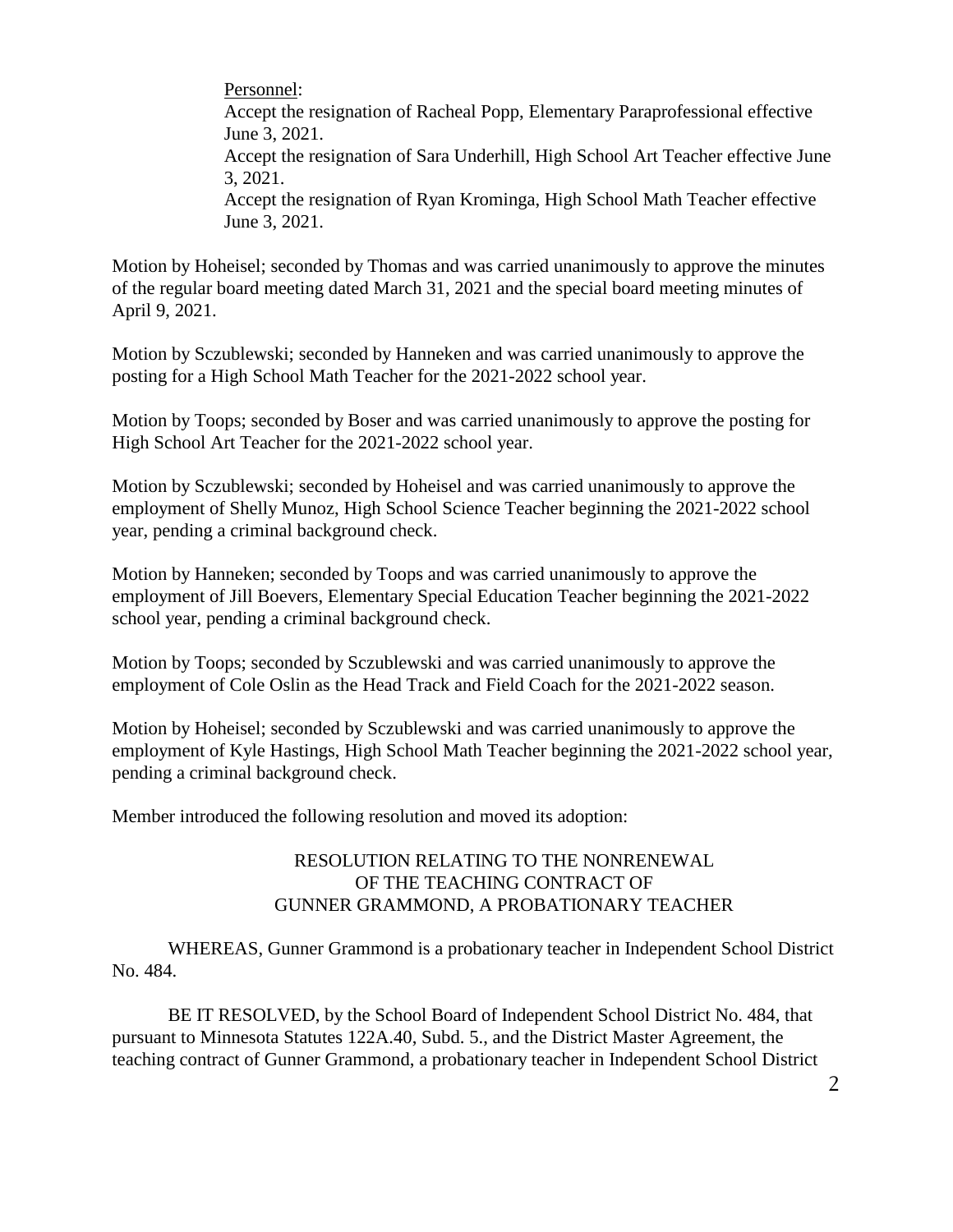No. 484, shall be non-renewed at the end of the 2020-2021 school year effective June 3, 2021.

BE IT FURTHERED RESOLVED, that written notice be sent to said teacher regarding the non-renewal of the teacher's teaching contract.

The motion for the adoption of the foregoing resolution was duly seconded by

Boser and upon vote being taken thereon, the following voted in favor thereof: Toops, Thomas, Sczublewski, Boser, Hanneken;

and the following voted against the same: none.

Whereupon said resolution was declared duly passed and adopted on April 28, 2021.

Member Sczublewski introduced the following resolution and moved its adoption:

## RESOLUTION RELATING TO THE NONRENEWAL OF THE TEACHING CONTRACT OF ALAN BERNDT-DRYER, A PROBATIONARY TEACHER

WHEREAS, Alan Berndt-Dryer is a probationary teacher in Independent School District No. 484.

BE IT RESOLVED, by the School Board of Independent School District No. 484, that pursuant to Minnesota Statutes 122A.40, Subd. 5., and the District Master Agreement, the teaching contract of Alan Berndt-Dryer, a probationary teacher in Independent School District No. 484, shall be non-renewed at the end of the 2020-2021 school year effective June 3, 2021.

BE IT FURTHERED RESOLVED, that written notice be sent to said teacher regarding the non-renewal of the teacher's teaching contract.

The motion for the adoption of the foregoing resolution was duly seconded by

Hoheisel and upon vote being taken thereon, the following voted in favor thereof: Toops, Thomas, Hoheisel, Sczublewski, Boser, Hanneken;

and the following voted against the same: none.

Whereupon said resolution was declared duly passed and adopted on April 28, 2021.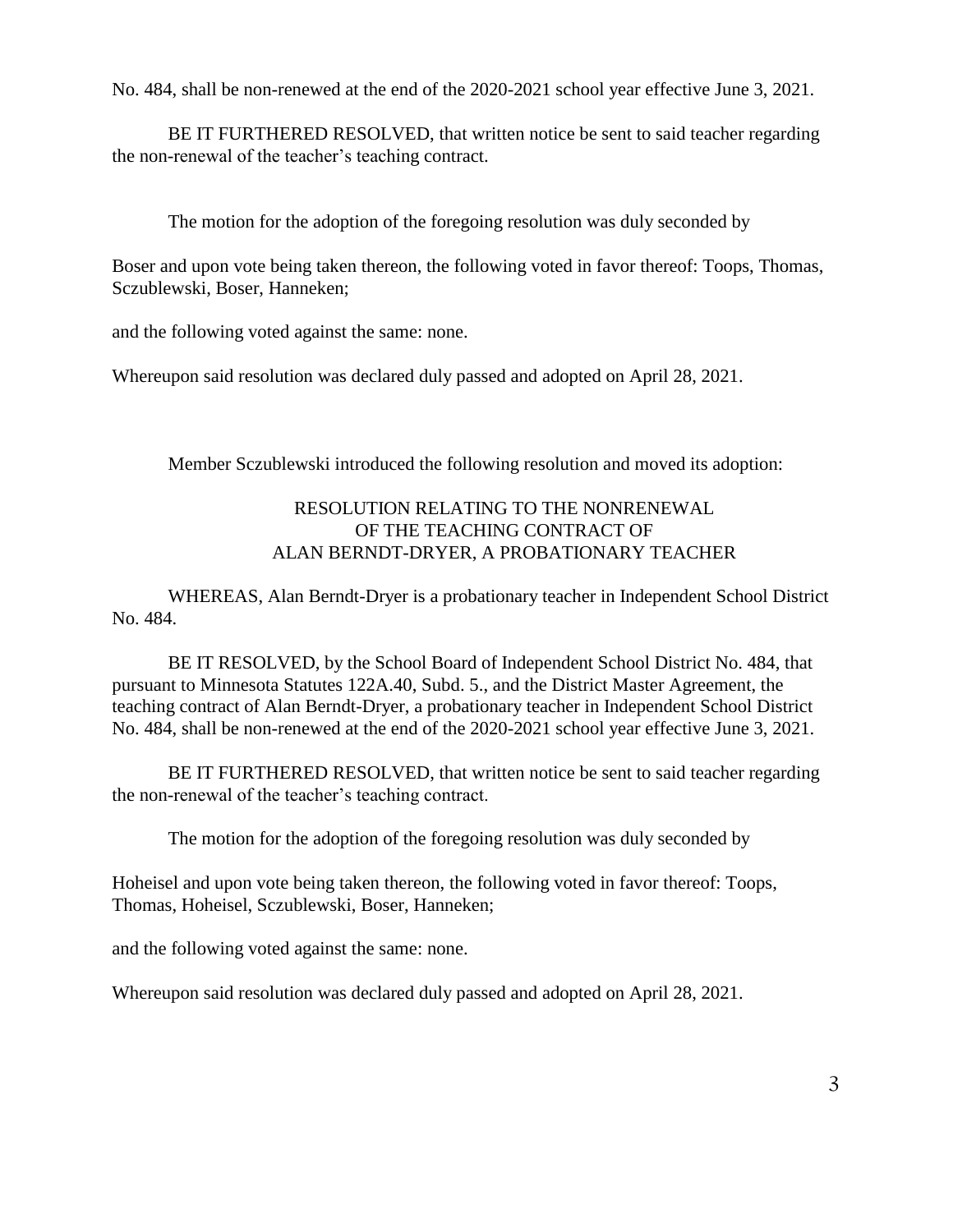Member Sczublewski introduced the following resolution and moved its adoption:

# RESOLUTION RELATING TO THE NONRENEWAL OF THE TEACHING CONTRACT OF SAMANTHA MOTZ, A PROBATIONARY TEACHER

WHEREAS, Samantha Motz is a probationary teacher in Independent School District No. 484.

BE IT RESOLVED, by the School Board of Independent School District No. 484, that pursuant to Minnesota Statutes 122A.40, Subd. 5., and the District Master Agreement, the teaching contract of Samantha Motz, a probationary teacher in Independent School District No. 484, shall be non-renewed at the end of the 2020-2021 school year effective June 3, 2021.

BE IT FURTHERED RESOLVED, that written notice be sent to said teacher regarding the non-renewal of the teacher's teaching contract.

The motion for the adoption of the foregoing resolution was duly seconded by

Hanneken and upon vote being taken thereon, the following voted in favor thereof: Toops, Thomas, Hoheisel, Sczublewski, Boser, Hanneken;

and the following voted against the same: none.

Whereupon said resolution was declared duly passed and adopted on April 28, 2021.

Motion by Boser; seconded by Hoheisel and was carried unanimously to reduce Jennifer Sadlovsky's hours to .63 FTE for the 2021-2022 school year.

Motion by Boser; seconded by Sczublewski and was carried unanimously to approve the school calendar change as follows:

Change the May 10, 2021 no school day to May  $17<sup>th</sup>$  no school.

Motion by Boser; seconded by Thomas and was carried unanimously to approve the LTD renewal rate with Reliance Standard in the amount of .226% for two (2) years with no increase.

Motion by Sczublewski; seconded by Toops and was carried unanimously to approve the life insurance renewal rates with Reliance Standard for two (2) years with no increase.

Motion by Hanneken; seconded by Hoheisel and was carried unanimously to approve the agreement between Pierz ISD 484 and RA Morton & Associates, LLC for the proposed scope of work and compensation for the IT project, not to exceed the amount of \$10,000.00.